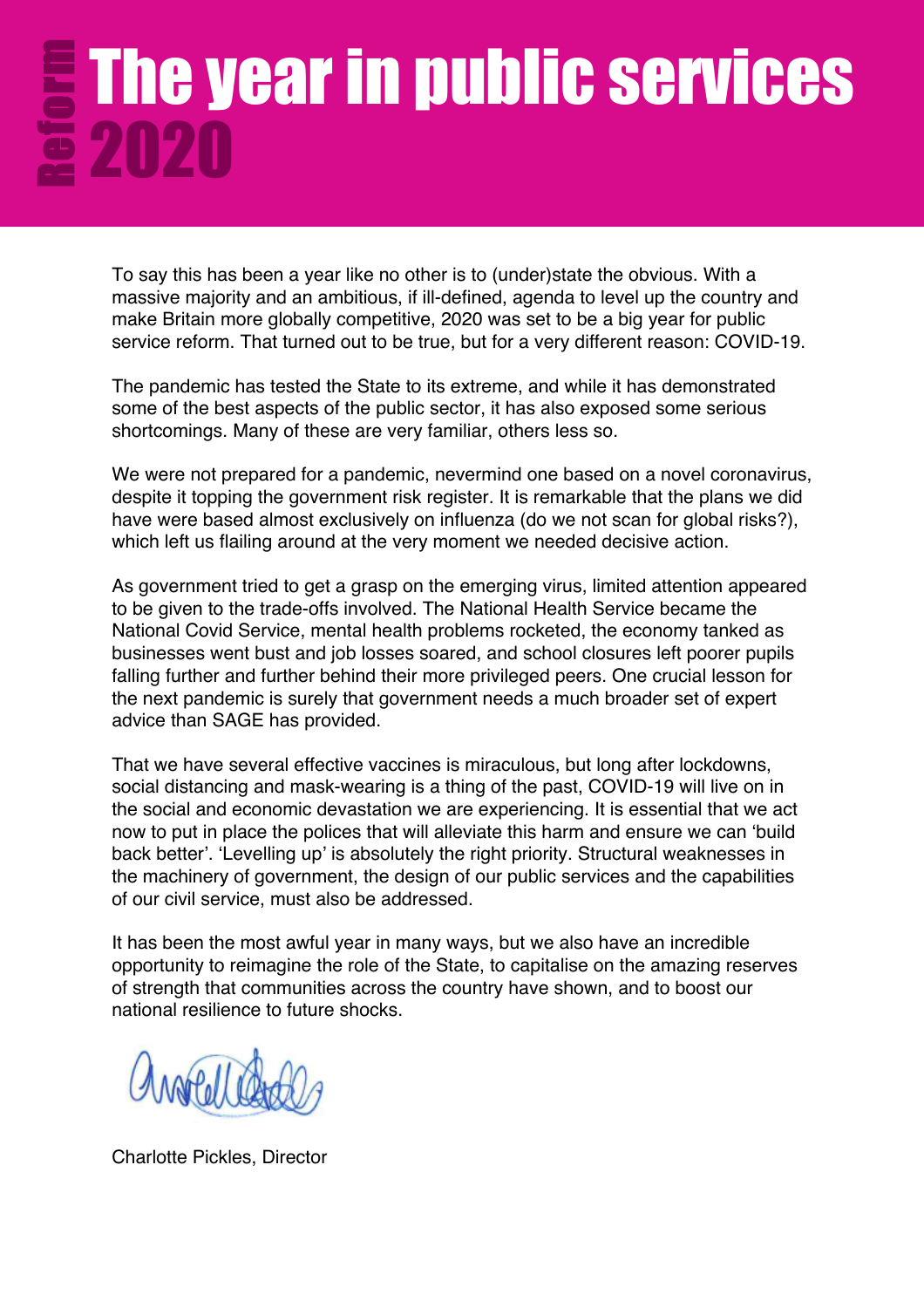# **The best of the year…**

### **Vaccine development and approval**

V-day – when Margaret Keenan became the first person in the world to receive a COVID-19 vaccine – marked not just an unbelievable feat of science, but a triumph for public-private partnerships. Less than a year after the first reported coronavirus cases, a vaccine shown to be 95% effective in preventing illness was approved by UK regulators and days later mass roll-out began.

Vaccines usually take years to produce and even longer to get to market. The Pfizer/BioNTech vaccine was approved by the Medicines and Healthcare products Regulatory Agency (MHRA) just seven months after clinical trials began. The MHRA stipulates that regulatory approval usually takes up to 210 days, but the regulator used an innovative 'rolling review' process, demonstrating laudable flexibility (without compromising safety standards) that will literally save lives.

Two more vaccines, produced by Moderna and AstraZeneca in partnership with Oxford University, are slated for approval in the coming weeks – and thanks to the Vaccine Taskforce, this is one area in which Britain is well placed.

### **Introducing furlough**

The jobs crisis has been just one of many terrible unintended consequences resulting from actions taken to tackle the pandemic. Yet while redundancies are at a record high, far outpacing levels seen after the 2008 crash, the unemployment crisis would have been a whole lot worse had it not been for the Coronavirus Job Retention Scheme (CJRS). The CJRS has been a lifeline for so many businesses and individuals. At peak, 9 million workers were having their wages largely paid by the State. The Scheme was stood up by the Treasury at unprecedented speed, with HMRC accepting claims just a month after it was announced.

The Chancellor has repeatedly extended the scheme (as of yesterday it will now run until end of April 2021). This is sensible given the significant restrictions still in place. However, while the announcement in May that employers would be able to furlough staff part-time was a welcome change (and one we called for in our April paper *Working through it*), the Treasury has failed to further refine the scheme. The lack of targeting is now a (costly) blemish on what is one of the year's outstanding policies.

#### **Reassessing value**

This time last year the country was waking up to a landslide Conservative general election victory, won on the twin planks of 'getting Brexit done' and 'levelling up' the country. Whether you agree with it or not, the PM has delivered on the first pledge, but the jury is still out on the second. One very important step in the right direction, however, was November's Spending Review announcement that the Treasury's Green Book would be revised.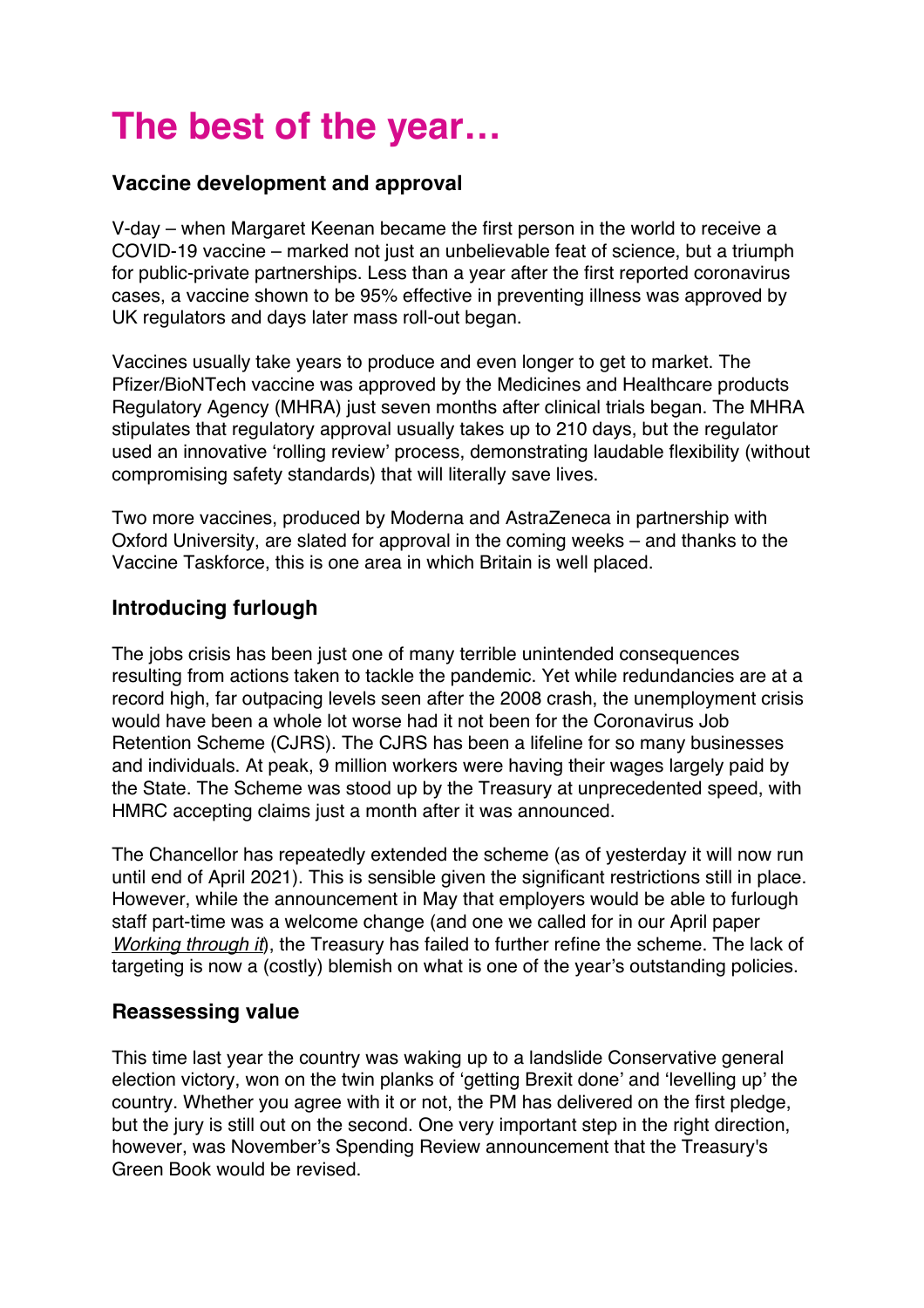This bible of spending rules dictates how the benefits of investment are measured. The rules have long been criticised for favouring investment in wealthier areas in the South-East because they deliver greater short-term economic gains. The Government is altering the rules to ensure that the 'benefit-cost ratio' is no longer 'place blind', meaning spending decisions can appropriately emphasise the imperative to 'level up'. Next up should be valuing benefits beyond the economic.

# **The worst of the year…**

### **The approach to student exams**

Education has been a policy-free zone this year. Sadly, this lack of activity is not a sign of things smoothly ticking over. The school closures, without a plan for proper home-based learning, and the Summer exams fiasco, are particularly notable lowlights in a year full of failings. The latter has made our top three worst policies of the year. The now infamous Ofqual algorithm used to calculate student grades in the absence of exams resulted in almost 40% of students receiving lower grades than they were expecting, with more disadvantaged pupils being disproportionately hit. The Government adamantly held the line until performing a spectacular U-turn and scrapping the algorithm in favour of predicted grades – leaving a massive headache for universities and worrying levels of grade inflation.

In all fairness, the Government was in an unenviable position. Teacher predicted grades are notoriously inaccurate, which helps explain why an alternative approach to grading was sought. Yet the policy process was highly flawed. The Secretary of State for Education had been warned of problems with the algorithm weeks before it was used, and Ofqual's own analysis indicated high levels of inaccuracy. Despite this, no early appeals process for schools was put in place. In fact, Ofqual and the Department were left scrambling around trying to determine the appeals process after A-level results day. Minutes from the June DfE Board meeting don't even mention the cancelled exams. A top example of how not to do policy.

## **Stopping non-COVID-19 healthcare**

One of the most devastating consequences of the pandemic response was the cessation of so much 'business as usual' healthcare. The extraordinary steps taken in April to prevent the health system becoming overwhelmed were understandable, especially in light of the scenes witnessed in Italy, but for thousands of patients the NHS's massive reprioritisation exercise will mean living with a disability, or even having their lives cut short.

In England, by mid-April it was estimated that about two million operations had been cancelled. Compared to April 2019, GP referrals for first outpatient appointments dropped by over 70%, and diagnostic testing decreased between 35% and 80%. Among other things, that means life-threatening delays to cancer diagnoses. And in A&E there were 1.2 million fewer attendances and over a third fewer admissions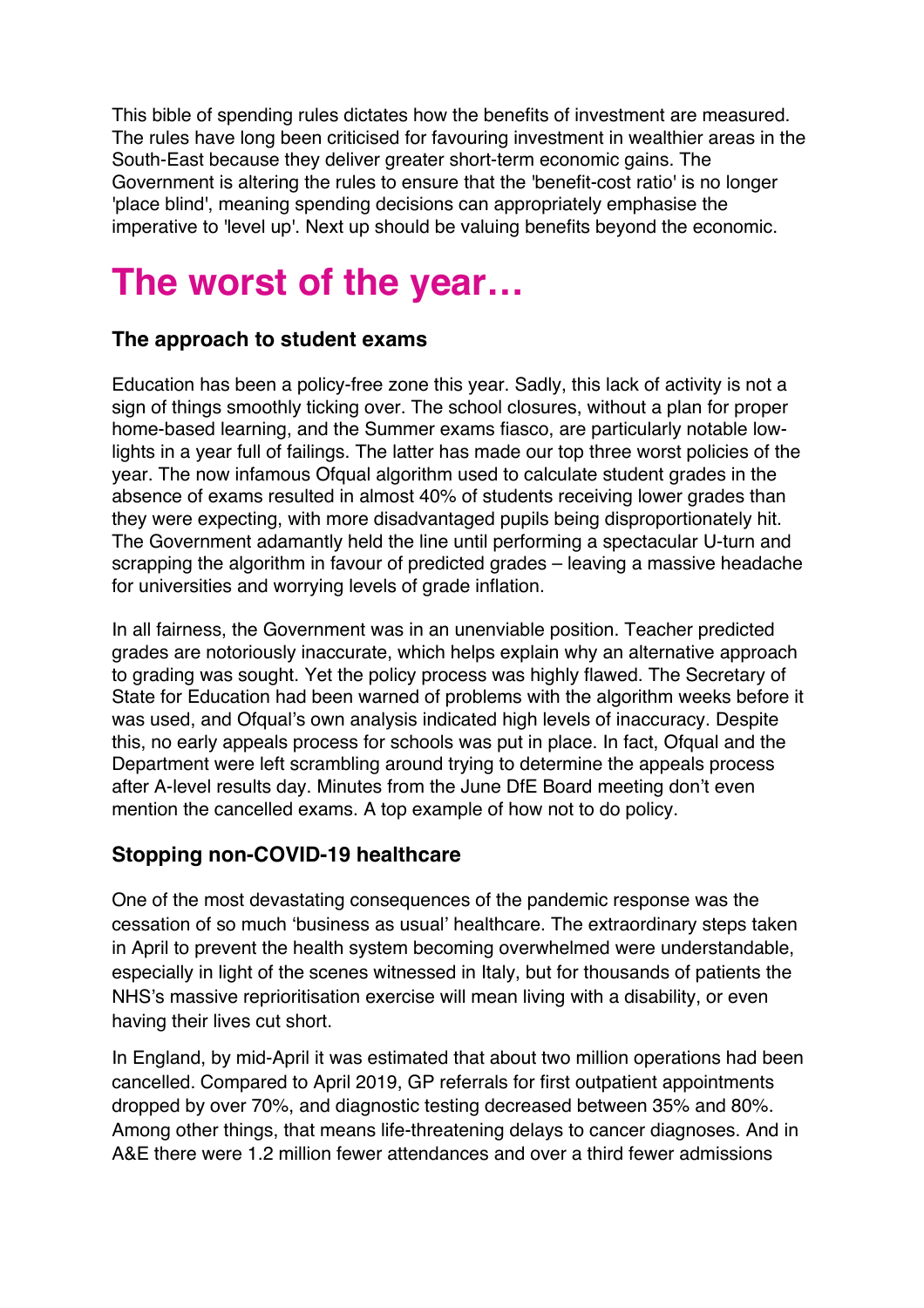compared to the previous April. In addition, social care services for working-age adults and mental health services were significantly disrupted.

# **Focusing on inputs**

Away from the COVID-19 response, too many of the Government's flagship policies have been driven by inputs rather than outcomes. As well as the Prime Minister's flagship election pledge of recruiting 20,000 more police officers, per pupil funding for primary and secondary schools was universally 'levelled up' to £5,000 and £3,750 respectively. If more police officers meant less crime, or more school funding meant better educational outcomes, that would be public funds well spent…but there's scant evidence for either.

Other examples are the much championed 40 new hospitals and 18,000 new prison places – both of which appear to ignore the need for much more fundamental reform to ensure both public services are fit for purpose. In health, both primary and community care are desperately in need of investment to deliver the (often preventative) care that would reduce the need for much more expensive acute provision. And while we urgently need to replace crumbling and inappropriate Victorian prisons, we also need to stop locking people up on short sentences that have higher average reoffending rates than community ones.

# **The jury is out…**

# **Scrapping PHE**

In mid-August, it was announced that Public Health England (PHE) would be replaced with a new National Institute for Health Protection (NIHP), primarily focused on preparing for and responding to infectious diseases. Critics of the move argued that the decision to scrap the agency in the middle of a pandemic was foolhardy, that PHE's effectiveness had been diminished by long-term funding cuts and that failings in COVID-19 preparation did not lie with the agency. Yet others have argued that the move provides an opportunity to rethink public health, improve the pandemic response and ensure the country is better prepared for the next pandemic. While we await greater clarity on the NIHP's remit and with whom responsibility for PHE's work on preventative health will lie, the jury remains out.

## **The new National Data Strategy**

The Department for Digital, Culture, Media and Sports (DCMS) first announced the National Data Strategy in June 2018 – more than two years later, they finally published it on 9th September. The strategy looks at how government can improve the use of data across businesses, government, civil society and individuals. It focuses on four key pillars: infrastructure and data quality; skills; access and sharing; and responsible use of data. But while it is a step in the right direction (see our own 2018 report *Sharing the benefits: How to use data effectively in the public sector*), the jury is still on out on whether the strategy will have the desired impact.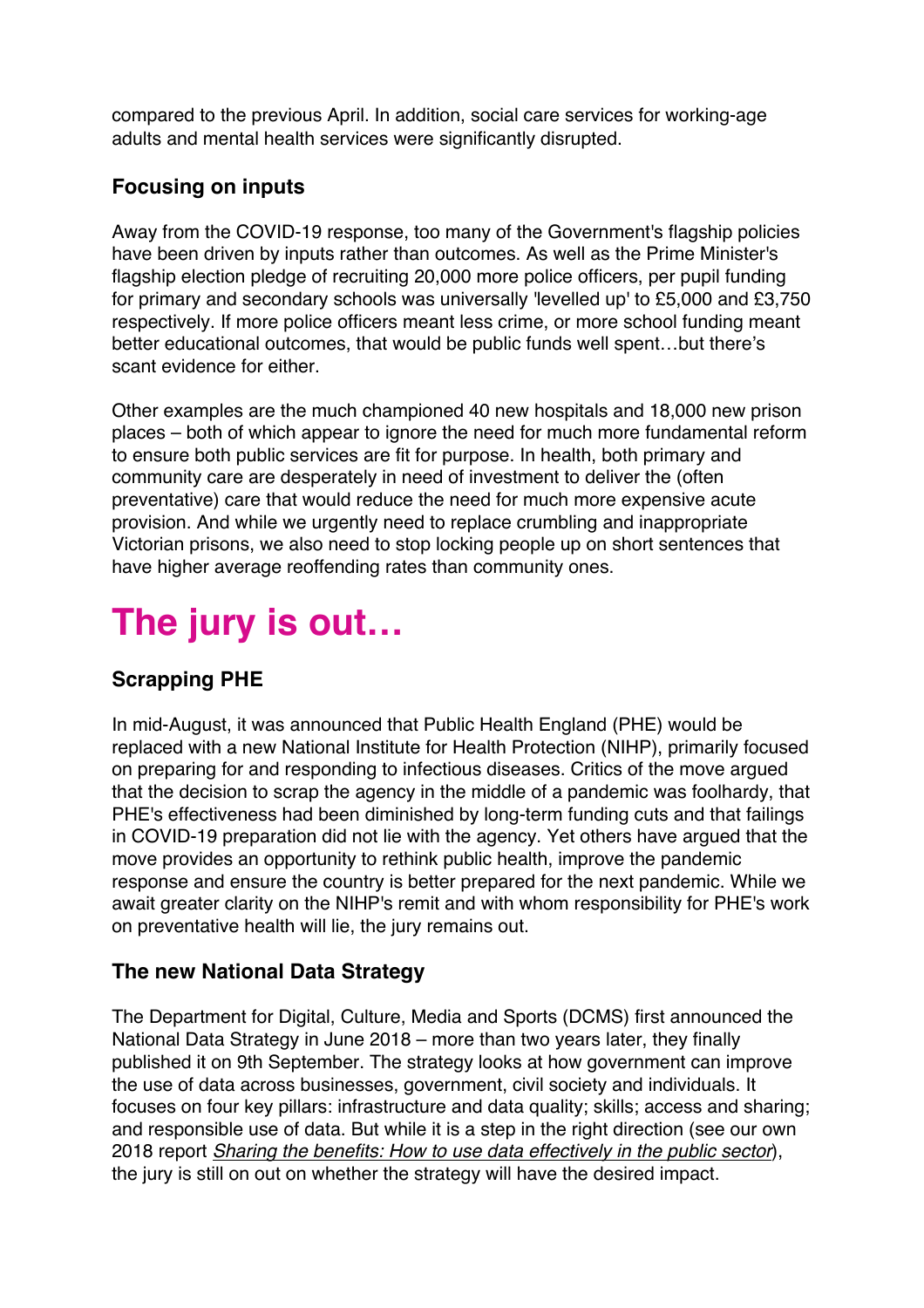Firstly, as it is being led by DMCS rather than the Cabinet Office, there are questions about the strategy's reach and influence across government. Secondly, one of the key success factors for achieving a whole-government approach is the appointment of a 'Government Chief Data Officer' – a post that has remained vacant since being enshrined in the 2017 Government Transformation Strategy. Finally, the ambitions and challenges identified are similar to those highlighted by successive government digital strategies and transformation plans over the past 25 years. Less strategy, more action, please.

# **COVID-19 game changers...**

### **Digital public services**

2020 was the year we \*really\* went virtual. As the nation went into lockdown, large swathes of the public and private sector shifted online. Most people had never heard of Zoom before March (and a fair few would like never to hear of it again!) yet overnight it became the new office. It may have been the acceleration of an existing trend, but, for the public sector in particular, the degree of channel shift we witnessed would ordinarily have taken years. COVID-19 has proven a game changer for the better use of data and technology in public services, both in terms of what has been achieved, but also in exposing where we are still falling short.

The Department for Work and Pensions (DWP) and HM Revenue and Customs (HMRC) clearly demonstrated the benefits of good digital infrastructure, with both able to swiftly adapt to the pandemic reality. Faced with an unprecedented surge in benefit claims, DWP rapidly trebled the payment capacity of Universal Credit. Similarly, as discussed above, HMRC designed and delivered the online CJRS system in less than five weeks. By mid-December, it had paid out £46.4 billion.

In healthcare, organisations had to completely shift their ways of working. GP practices moved to remote consultations proving what many, including *Reform*, had long argued: a modern health system should be better at triaging patients and avoiding unnecessary and costly face-to-face appointments. However, contrary to the common narrative, official statistics show that barely any GP appointments were online – the vast majority of remote care was by telephone, with a peak of 48% of all consultations done by phone in April 2020.

At a central level, NHSX struggled with the development of a contact tracing app. Originally promised in March, it suffered a myriad of delays and disagreements about whether a centralised or decentralised model should be adopted, leading the MIT technology Review to dub it as "a master class in mismanagement". The app was finally launched on 24th September 2020 and has only been downloaded by 40% of adults with eligible smartphones. To be an effective track and trace tool it needed to hit 80%.

This year has also proved the dangers of having a techsolutionist approach to policy, and in particular to the use of algorithms. Both the "mutant algorithm" used to predict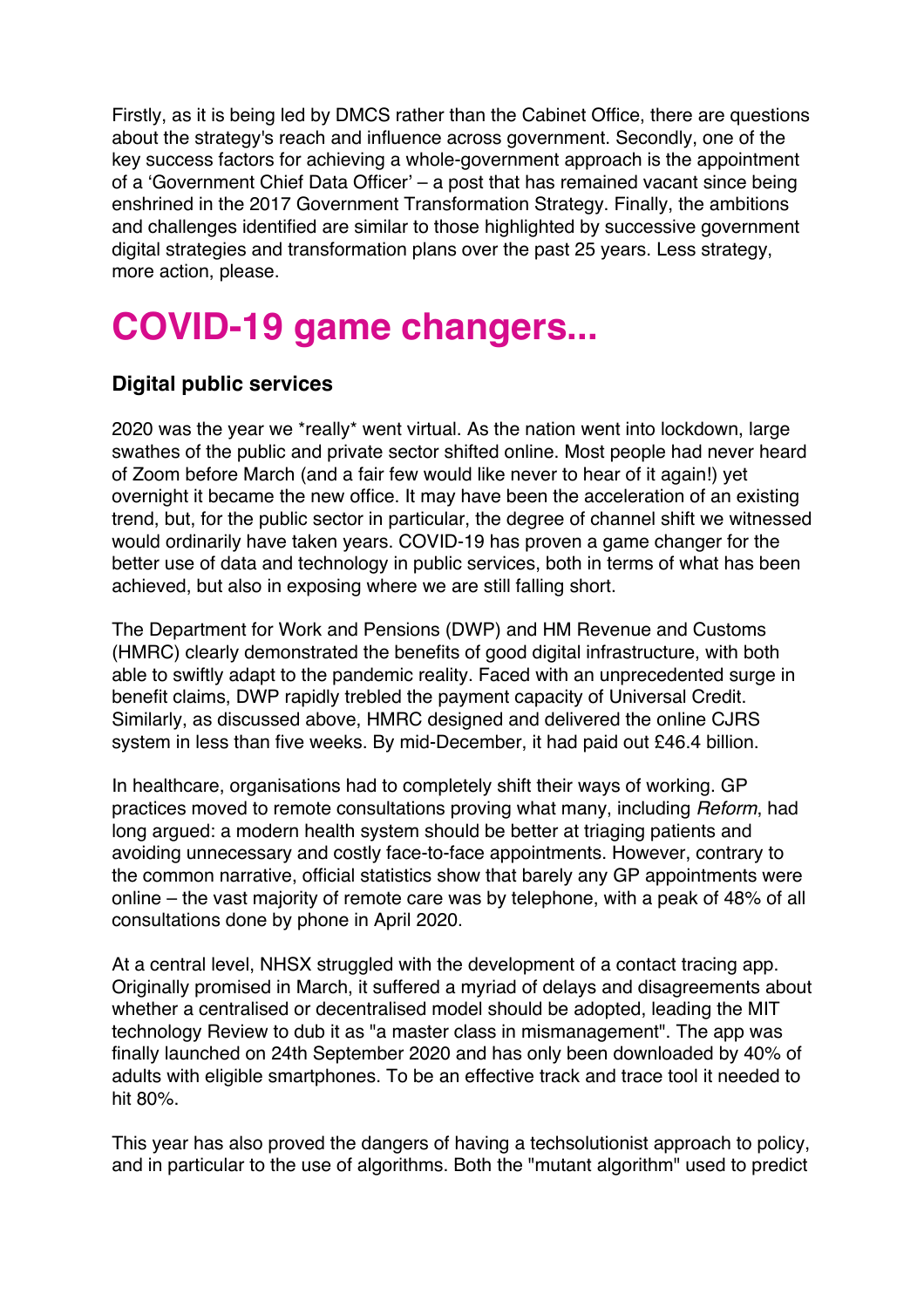A-level exams grades and the one used in the *Planning for the Future White Paper* have shown that policy and human analysis are key to the effective use of tech. A report by the What Works Centre for Children's Social Care added to this cautionary tale, revealing there is no evidence for the effectiveness of machine learning models in this area of policy.

### **Public private partnerships**

Public-private partnerships have been under scrutiny for some time, with high-profile scandals (such as the collapse of Carillion) providing ammunition for public service market critics. The pandemic has been plagued by similarly headline-grabbing examples of procurement failure, made all the worse by accusations of cronyism. But while there are big lessons to learn from this period, the overarching message is this: public private partnerships are essential in public service delivery, and never more so than in a major crisis.

Industry not only stepped up to support the emergency response – think Nightingale hospitals, the Ventilator Challenge, Burberry producing PPE, vaccines – but also played a vital role in ensuring core services continued. From bus drivers to hospital cleaners, school catering staff to refuse collectors, private sector workers were essential.

Yet there were undeniable procurement shortcomings, and government must learn from these to ensure we don't repeat the same mistakes. As we argued last month in *All hands on deck*, this year has given us three key procurement takeaways.

First, by failing to prepare, government prepared to fail. Playing catch-up put both government and industry on the back foot at key moments, leading to late delivery and higher prices. Second, without the infrastructure to leverage all the resources at its disposal, government relied too heavily on those closest to hand. Better planning and smarter processes to coordinate offers from industry could stop this happening in the future. And third, yet again, government came under fire for skimping on transparency. Poor transparency undermines accountability for spending and damages trust. *Reform* has been banging this drum for years - so will government Please Procure Responsibly?

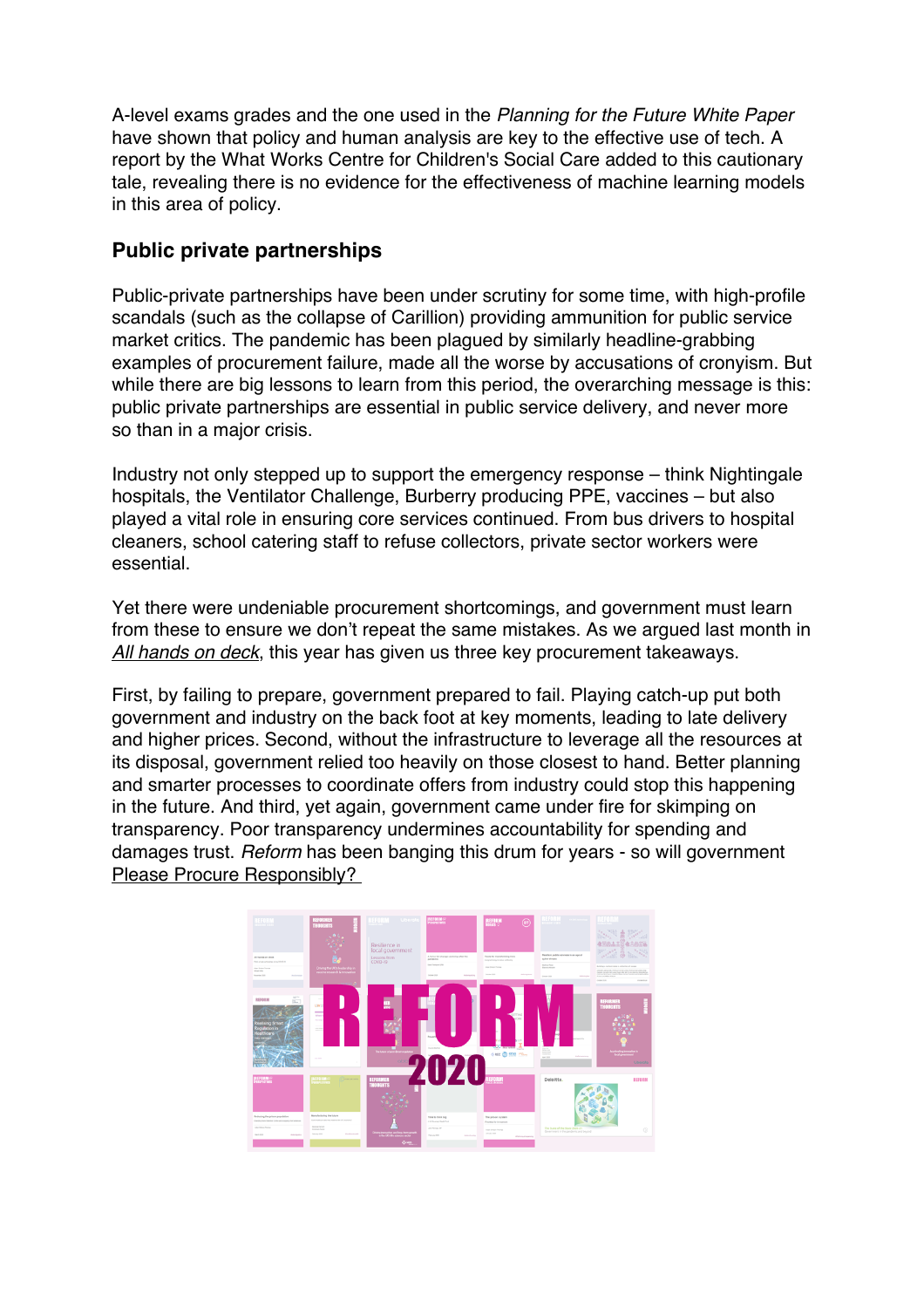# THE YEAR IN PUBLIC SERVICES